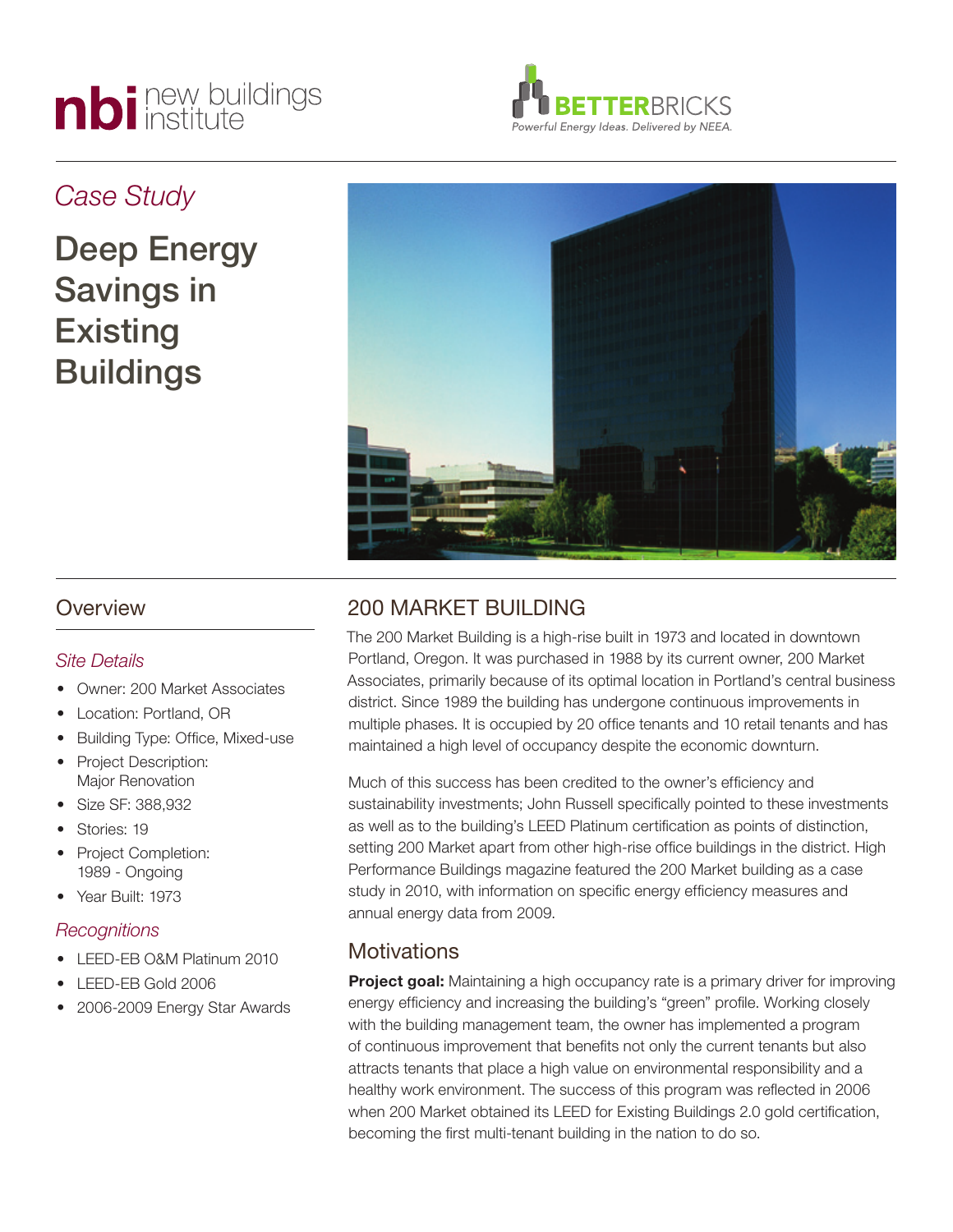"In my observation, tenants are willing to pay a premium for a building that is demonstrably better."

- JOHN RUSSELL, OWNER REPRESENTATIVE

**Rationale and economic criteria:** Russell works closely with his property manager and chief engineer when selecting projects and improvements to implement. One example is the placement of timers on the exterior signage lights so they turn off at night. Russell will consider a project if it has a payback period of seven years or less.

200 Market Associates worked with sustainable development consulting firm Green Building Services to obtain LEED Gold EB certification in 2006 and Platinum EB O&M certification in 2010. In addition to providing independent verification of the building's existing green features, the process identified new areas for improvement.

**Barriers and resolutions to energy efficiency measures:** For owners, overcoming the challenges facing a successful project is dependent upon the effectiveness of their team. The repeated message from the owner's team was that improvements do not have to be projects requiring massive capital investment; success can be found through targeting small issues and implementing appropriate solutions.

200 Market utilizes a gross lease structure under which savings in operational expenses such as electrical and water usage go directly to net operating income. This approach encourages owners to incorporate efficiency measures into existing buildings, ultimately improving the bottom line.

## Technologies and Design Strategies

**HVAC:** 200 Market was initially upgraded in 1989 when two natural gas hot water boilers replaced the original electric boilers, and variable-speed drives were added to all pumps and fans. This initial upgrade also included asbestos removal, reconfiguring of the ground floor and upgrading of the life-safety systems.

The next significant HVAC upgrade, in 1990, saw installation of water-cooled packaged variable air volume air handlers and waterside economizers for each of the 17 office floors. Cooling and condenser water is provided by two cooling towers, one of which is primary with the second serving as a back-up when temperatures exceed 90 degrees F and additional cooling is needed. The primary cooling tower operates through a plate-and-frame heat exchanger. This system allows the condenser loop to operate as a closed loop, which during unoccupied hours can recapture heat and reduce runtime for the cooling tower and boiler systems. Condenser loop heat is used in restaurants for after hour heat or dispersed on floors with water-side economizers by a direct digital control (DDC) program that opens the economizer valve and starts supply fan.

Two 15 hp city water pumps that had run 24/7 were replaced with two rooftop pressurized water storage tanks with pressure sensors, enabling the facilities team to ensure the pumps were running only when needed and that they could be turned off nights and weekends.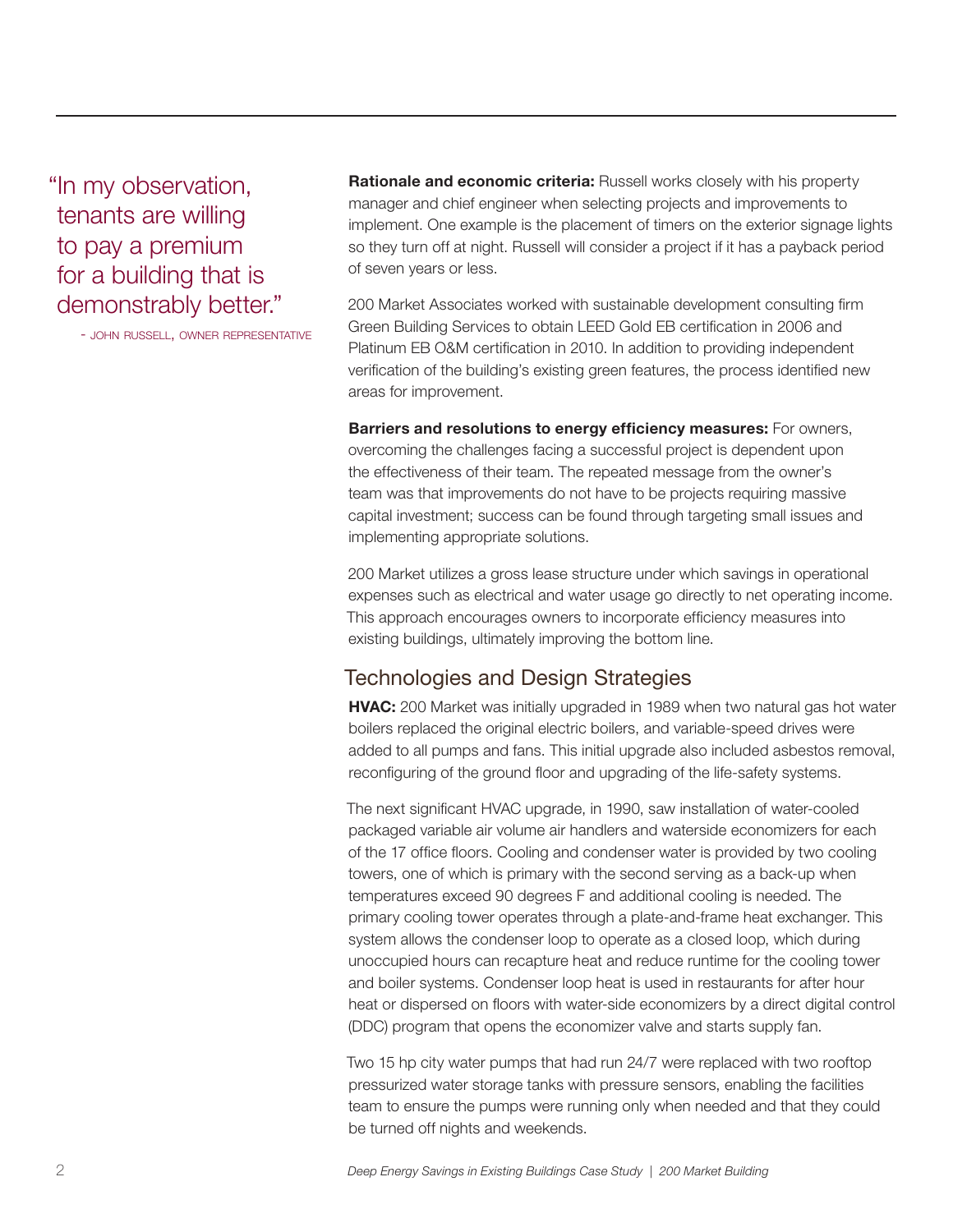Improvements do not have to be projects requiring massive capital investment; success can be found through targeting small issues and implementing appropriate solutions.

## *Efficiency Measures*

- Variable-Speed fan drives on all pumps and fans
- Variable air volume air handlers with waterside economizers
- Increased ventilation rate
- Roof insulation upgrade
- Dimmable lighting ballasts with motion sensors
- **Direct Digital Control system**
- • Motion sensors and dimmable ballasts
- High-efficiency lighting
- Retro-commissioning

In 2006 the building team reconfigured existing smoke evacuation shafts as intakes for fresh air. This simple measure improved the ventilation rate by 70%, reduced the fan and pump energy needed to meet ventilation requirements and provided free cooling.

**Envelope:** The addition of two inches of polyisocyanurate insulation with a white asphalt cap on the roof in 1999 constituted the most significant improvement to the building's envelope. In addition, the facilities team has been adding translucent cloth shades on the perimeter single-pane windows over the last 10 years, reducing heat gain and infiltration.

**Lighting:** The 2008 lighting upgrade started with implementing efficiency measures in the stairwells and parking lot, including upgrading to fixtures with dimmable ballasts and installing motion sensors. In the underground garage, safety requirements stipulate 24-hour illumination. By installing dimmable ballast and motion sensors, the team cut output in the garage by 25% at ground level and by 50% on the second and third underground levels.

Upgrades in the tenant spaces take place during the tenant improvement (TI) process. This includes the installation of high-efficiency fixtures and occupancy sensors. Since 2005 roughly 20% of the tenant spaces have been renovated.

**Daylighting:** In the most recent TI (April 2011), the 200 Market property management team installed daylighting sensors as an experimental project with the potential to be incorporated into future TI projects.

**Controls:** The HVAC is operated by a direct digital control system which ensures the system is performing optimally. It operates the pumps on the cooling tower, optimizes the chilled water loop and overrides the pressure controls on the water storage tanks when the building is occupied. The elevators received a \$1 million upgrade in 2004, which included adding new controls and converting to alternating current drives that run only when the elevators are in use. These measures reduced the operating electric load of the elevators by about 40 percent.

As part of the water pump replacement project in 2000, the team installed temperature sensors on the hot water pumps' return lines so they no longer ran continuously. This simple measure paid for itself in two weeks.

**Commissioning:** The building was retro-commissioned in 2009 as part of the LEED certification process, with the outcome of installation of failure sensors on the outdoor air fans. However, the facilities team continues to use the functional testing procedures that were part of the retro-commissioning process to maintain sensor calibration and optimal efficiency.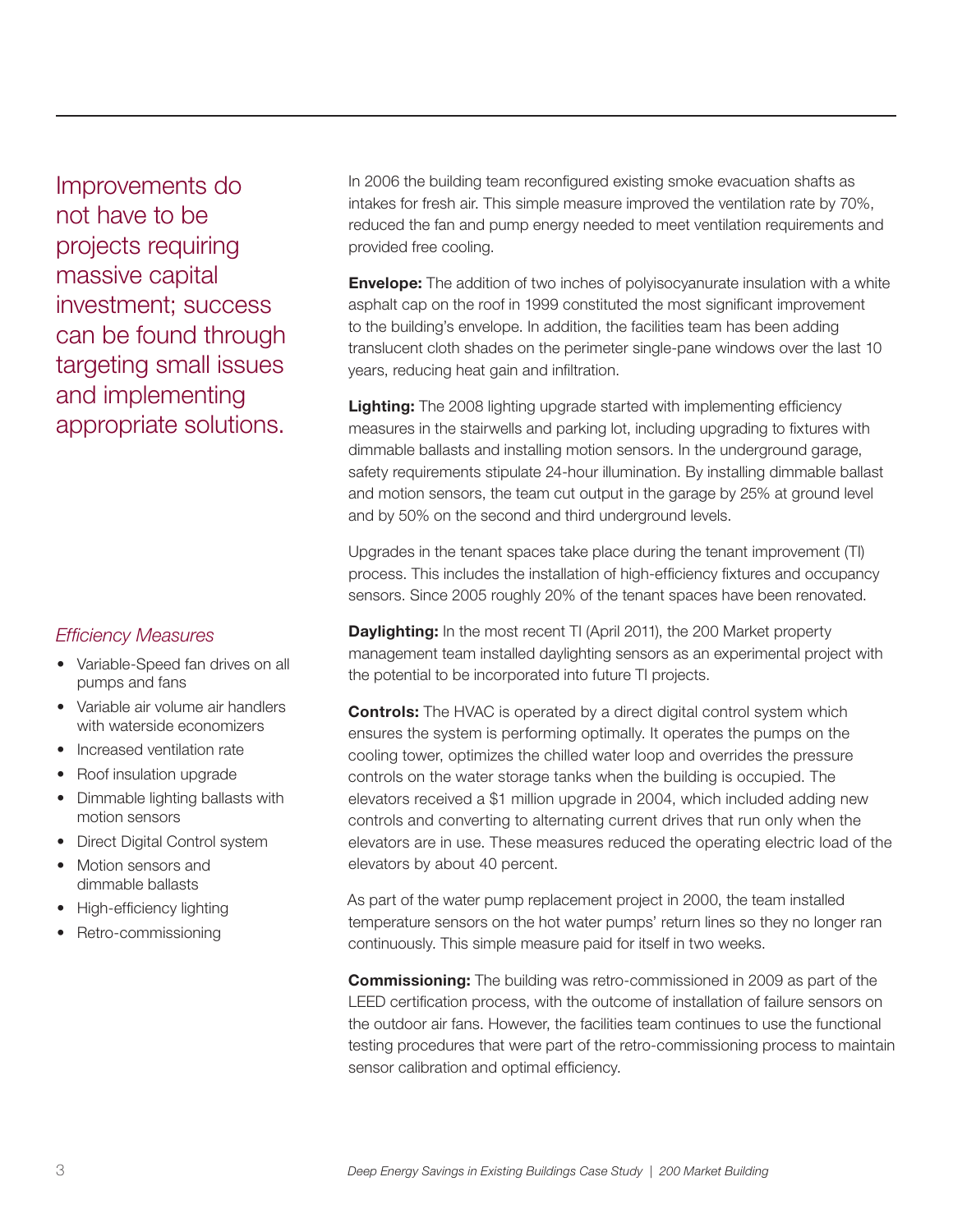The facilities team continues to use the functional testing procedures that were part of the retro-commissioning process to maintain sensor calibration and optimal efficiency.

*Energy Performance*



*\* CBECS – U.S. DOE Energy Information Agency's Commercial Building Energy Use Index 2003*

**Monitoring systems:** The facilities management team monitors its monthly utility bills and can graphically compare its usage against multiple years of data. It also checks the DDC system on a daily basis for inconsistencies. In order to generate its Energy Star score (98), the team enters its data into Portfolio Manager every couple of months; Portfolio Manager then benchmarks the building once a year.

# Energy Performance



**Energy Use per square foot Comparison**

\* Comparable office average energy use from the Energy Star Portfolio Manager program based on like type, size, occupancy, hours, and climate - determined from statistical analysis of the CBECS dataset \*\*Average energy use for all U.S. Office buildings through the Commercial Building Energy Consumption Survey (CBECS)

The 200 Market Building's measured energy use is 65 kBtu/sf/yr (EUI'), 30% less

energy per square foot than the average for offices in the U.S.<sup>2</sup> The U.S. office energy average is a good basis for quickly comparing buildings of the same type. A more specific comparison can be made through the Energy Star Portfolio Manager program, which determines the energy use of comparable buildings of like type, size, hours of use and climate. In this example, the Energy Star program calculations showed that comparable buildings would use the same energy as the average for U.S. office buildings.

The 200 Market building has made continuous energy retrofits and system improvements. Those efforts have moved the building from an ENERGY STAR score of 79 in 2006 to a score of 98 (out of 100) in 2010, indicating it is performing in the top two percent of U.S. commercial office buildings. This is an

<sup>1</sup> An Energy Use Intensity (EUI) is the total energy (gas and electric) used in thousands (k) of British thermal units (Btu) divided by the square feet (sf) of the space – resulting in a commonly used metric of kBtu/sf.

<sup>2</sup> CBECS – The Energy Information Agency's Commercial Buildings Energy Consumption Survey 2003.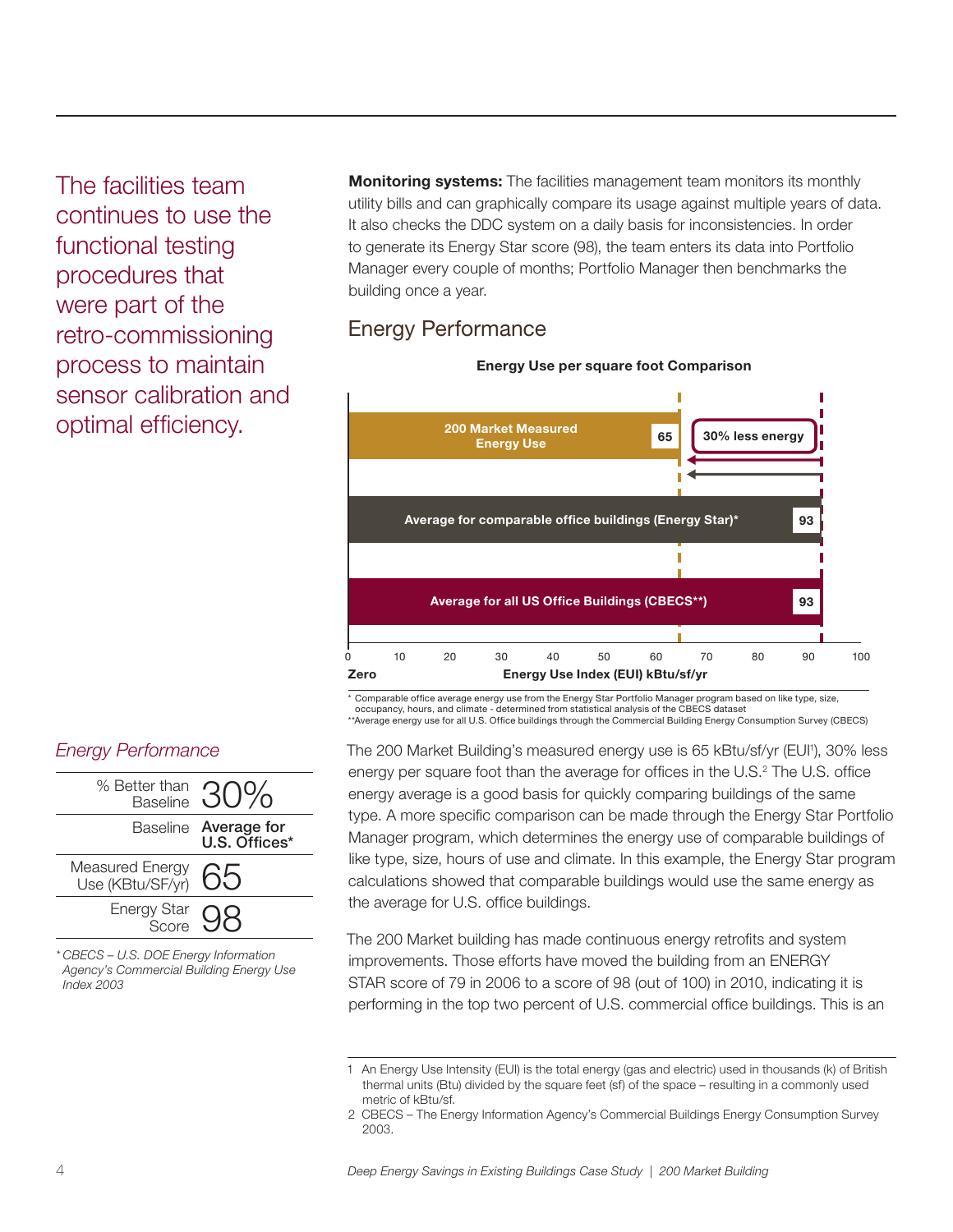### *Project costs*

Below are specific project costs of 200 Market that were disclosed.

- • \$25,000,000 (1989) for boiler upgrade, variable-speed drives added to all pumps and fans and asbestos removal, the reconfiguring of the ground floor and upgrading of the lifesafety systems.
- \$11,000 (2000) for pressurized water tank/pressure sensor replacement of water pumps.
- • \$1,000,000 (2004) for elevator upgrade including conversion to alternating current drives and new controls.
- \$180,000 (2008) for garage lighting upgrade.

impressive feat for a building of almost 400,000 square feet built in the 1970s and a clear result of the ongoing attention to energy efficiency by the owners, manager and facility staff. Continuing to optimize the energy performance of this building, through the use of reliable, contemporary energy systems, is part of a larger plan for the 200 Market building to be well-leased for years to come.

## Financial

**Funding and Incentives:** The energy conservation measures used by 200 Market qualified the building owner for Oregon Department of Energy business energy tax credits.

**Estimated annual cost savings:** According to a report on the cost of green buildings, the operating expenses for 200 Market declined by 0.6% from 2007 to 2008. Significant savings were also achieved from 1989 through 2006, though specific cost information is not available. The report projected operating expenses to decline by an additional 3.3% in 2009.

# Project Results

**Staff Education/User Satisfaction:** A quarterly electronic newsletter is published by the building's management team to update tenants on ongoing green efforts and to provide tips on energy conservation measures.

**Innovation:** Both Russell and Chief Engineer Mark Montgomery felt the use of existing smoke evacuation shafts to increase the building's ventilation rate was particularly innovative, especially when it exceeded their initial expectations by improving occupant comfort and reducing fan energy.

# Acknowledgements and Sources

#### **Project Team:**

- Owner Representative: John Russell, 200 Market Associates, LP
- Property Manager: Sheryl Scali, Property Manager, 200 Market Building
- Chief Engineer: Mark Montgomery, 200 Market Building
- LEED Consultant: Green Building Services Inc.

#### **Sources:**

- • 200 Market Associates, LP: John Russell
- • Russell Development Company: Sheryl Scali
- 200 Market Building, Chief Engineer: Mark Montgomery
- • USGBC 2010 BPP Annual Performance Report
- "Green Dividends" by Elaine Aye and Ted Spear; High Performance Buildings, Summer 2010
- "High Performance Green Buildings: What's it Worth?" by Theddi Wright Chappell and Chris Corp, May 2009 [www.nxtbook.com/nxtbooks/ashrae/](http://www.nxtbook.com/nxtbooks/ashrae/hpb_2010summer/index.php#/88) hpb\_2010summer/index.php#/88